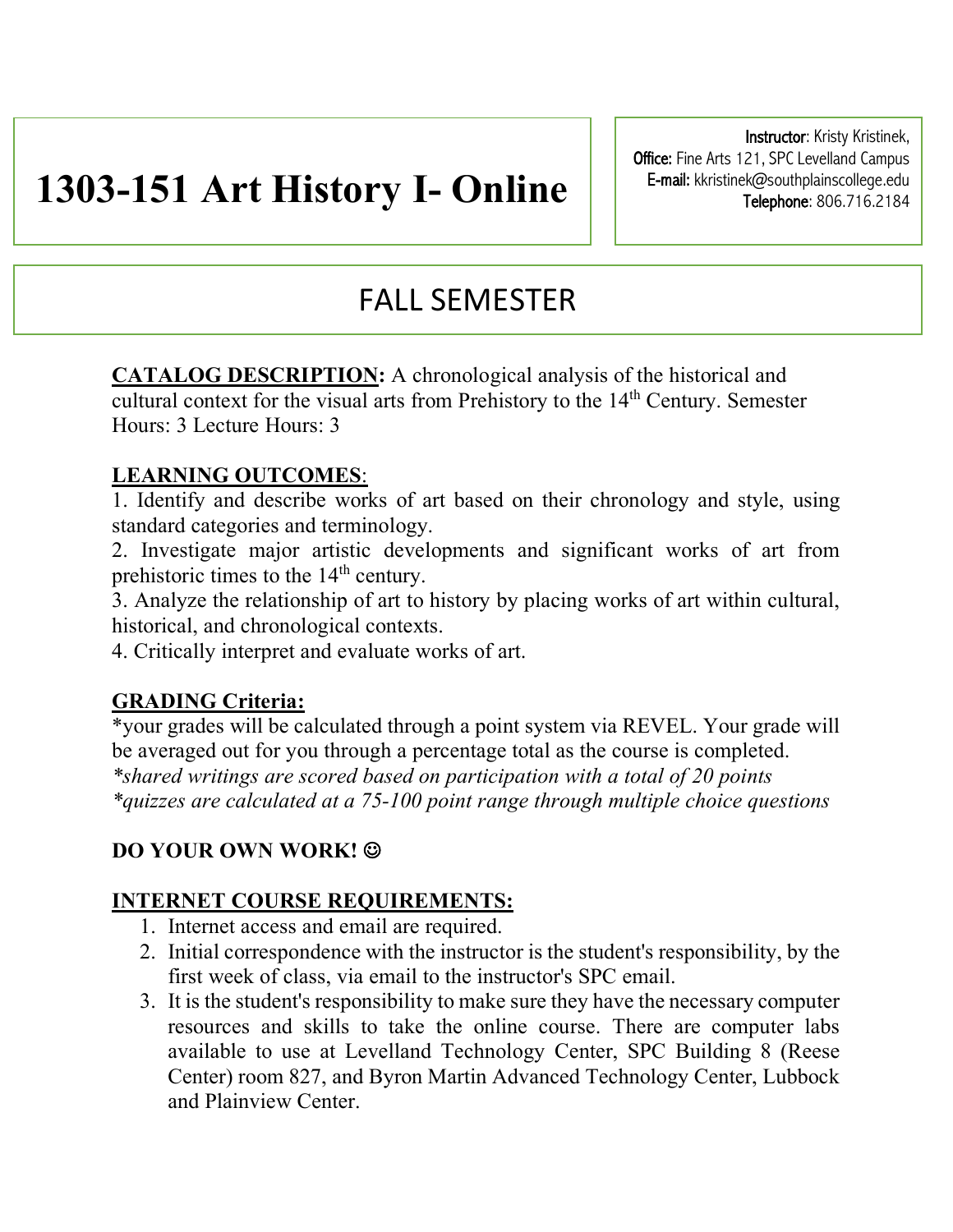4. The computer you use must be able to connect to the Internet.

## **INSTRUCTOR COMMUNICATION:**

5. Please contact me via SPC email if you need ANYTHING! I am here to help! If Revel is down, or you cannot submit your assignment please let me know BEFORE it is DUE and I will help you get your work submitted in a timely manner.

## COURSE ACCESS : PEARSON REVEL

- all course writing assignments and quizzes are done through your online textbook access
- REVEL is accessible through various devices/ can be downloaded as an App to complete your course work
- all grading is done through REVEL/ your grade is calculated through the REVEL point system and provided as a percentage throughout the duration of the course
- assignments are already set through the REVEL calendar and can be downloaded for your convenience.

#### REVEL PURCHASE :

- pricing information is available below
- you will proceed to create an account through the Pearson REVEL website
- an "invite" will be sent from me to join the course

#### j **Revel Art History, 6e, Volume 1**

Ξ

Ï

 **Marilyn Stokstad, Michael W. Cothren** ISBN-13 **9780134485324** By

**Revel™**

#### $\overline{a}$ Overview/ **Welcoming, inclusive, engaging, and global**

Revel<sup>™</sup> Art History brings the history of art to life for a new generation of students. It is global in scope, inclusive in its coverage, and warm and welcoming in tone. The guiding vision of *Art History* is that the teaching of art history survey courses should be filled with equal delight, enjoyment, and serious learning, while fostering an enthusiastic and educated public for the visual arts. The **Sixth cultion** has been revised to renect new discover<br>changing needs of both students and educators **Edition** has been revised to reflect new discoveries, recent research, and fresh interpretive perspectives, as well as to address the

#### **Instant Access**

Students can buy instant access using a credit card or PayPal.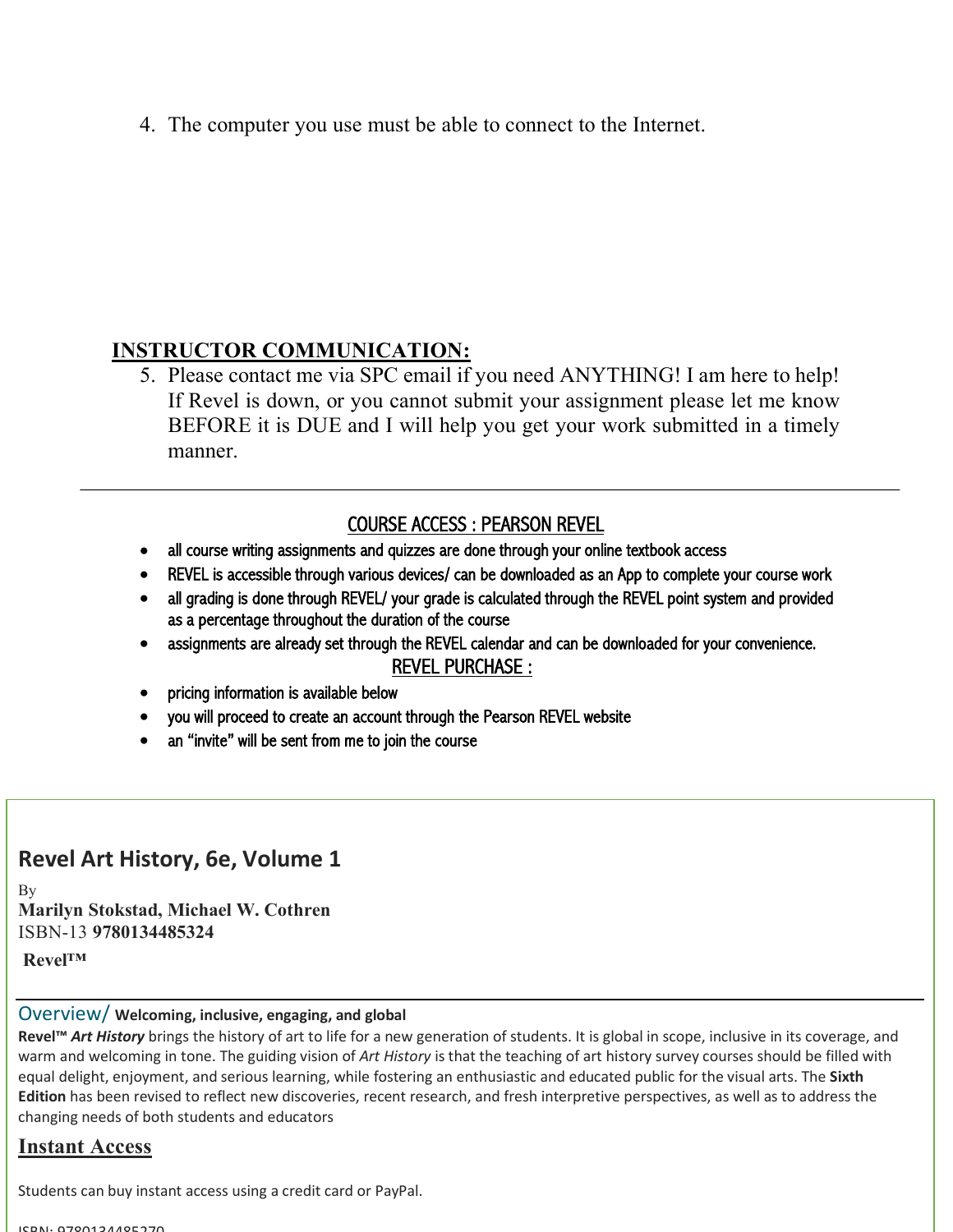#### **ACADEMIC HONESTY POLICY:**

The faculty is strongly committed to upholding standards of academic integrity. These standards, at the minimum require that students never present the work of others as their own. CHEATING WILL NOT BE TOLERATED.

#### **DIVERSITY STATEMENT:**

In this class, the teacher will establish and support an environment that values and nurtures individual and group differences and encourages engagement and interaction. Understanding and respecting multiple experiences and perspectives will serve to challenge and stimulate all of us to learn about others, about the larger world, and about ourselves. By promoting diversity and intellectual exchange, we will not only mirror society as it is, but also model society as it should and can be.

#### **ADA Statement:**

#### **SPC Standard Disability Statement**

Students with disabilities, including but not limited to physical, psychiatric, or learning disabilities, who wish to request accommodations in this class should notify the Disability Services Office early in the semester so that the appropriate arrangements may be made. In accordance with federal law, a student requesting accommodations must provide acceptable documentation of his/her disability to the Disability Services Office. For more information, call or visit the Disability Services Office at Levelland (Student Health & Wellness Office) 806-716- 2577, Reese Center (Building 8) 806-716-4675, or Plainview Center (Main Office) 806-716- 4302 or 806-296-9611.

**Grievance and Conflict Resolution:** The Office of the Vice President of Student Affairs is available to assist students with any conflict or problem that has to do with being a student at South Plains College. A suggested protocol usually includes talking with the professor first, then visiting with the department chair, and finally approaching the Student Affairs Office. If you feel uncomfortable with the first two steps, you may approach the Student Affairs Office immediately.

WARNING – Cheating or plagiarism will result in the student receiving a 0 on the assignment for the first offense, second offence you will be dropped from the class. Campus Concealed Carry - Texas Senate Bill - 11 (Government Code 411.2031, et al.) authorizes the carrying of a concealed handgun in South Plains College buildings only by persons who have been issued and are in possession of a Texas License to Carry a Handgun. Qualified law enforcement officers or those who are otherwise authorized to carry a concealed handgun in the State of Texas are also permitted to do so. Pursuant to Penal Code (PC) 46.035 and South Plains College policy, license